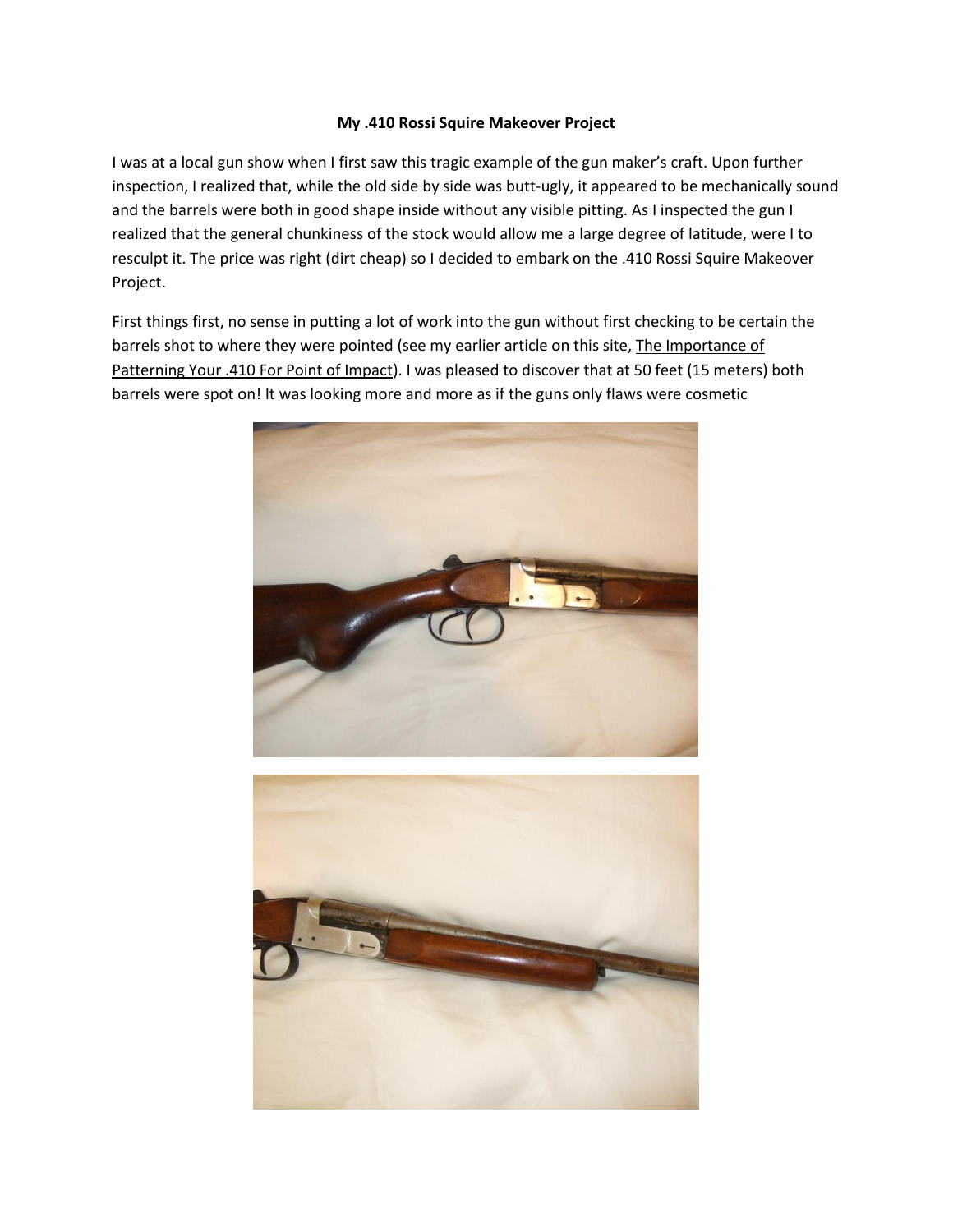

I took the above three photos shortly after I purchased the gun. To my eyes it was as if, prior to production, the manufacturer had called a design meeting to discuss just what could be done to make this the ugliest SXS ever produced.

The first thing I did was to remove the metal parts from the stock and forend and soak the wood parts in an acetone bath to remove the finish. Unfortunately, the gun is only about 30 years old and had a modern urethane finish that the acetone was unable to strip or even soften. Not a problem, since I'd planned to resculpt the prince-of-whales (POW) grip to an English style grip, as well as reshaping the unbelievably ugly beavertail forend into something much sleeker. Knowing how hot .410's barrels can get, I reluctantly decided to keep it a beavertail, only a much sleeker beavertail. While doing this, I sanded off the old finish being careful not to round the edges where the wood and metal met. One trick here is to always leave the butt plate attached, that way you won't round the wood between the butt plate and the stock. Being an inexpensive gun to begin with, there were areas where the metal was proud to the wood and vice-versa, since this was going to be a field gun, I didn't attempt to correct these types of blemishes.

My first step was to saw off the bottom of the POW grip with a sabre saw. Next, using my pocket knife, I whittled down the remainder of the grip. A wood rasp would have been quicker, but I didn't have one. I completed both the stock and the forend using a sanding block and various grades of sandpaper, starting with a coarse grit and finishing with a fine grit paper. A final rub down with steel wool and the stock was ready for staining.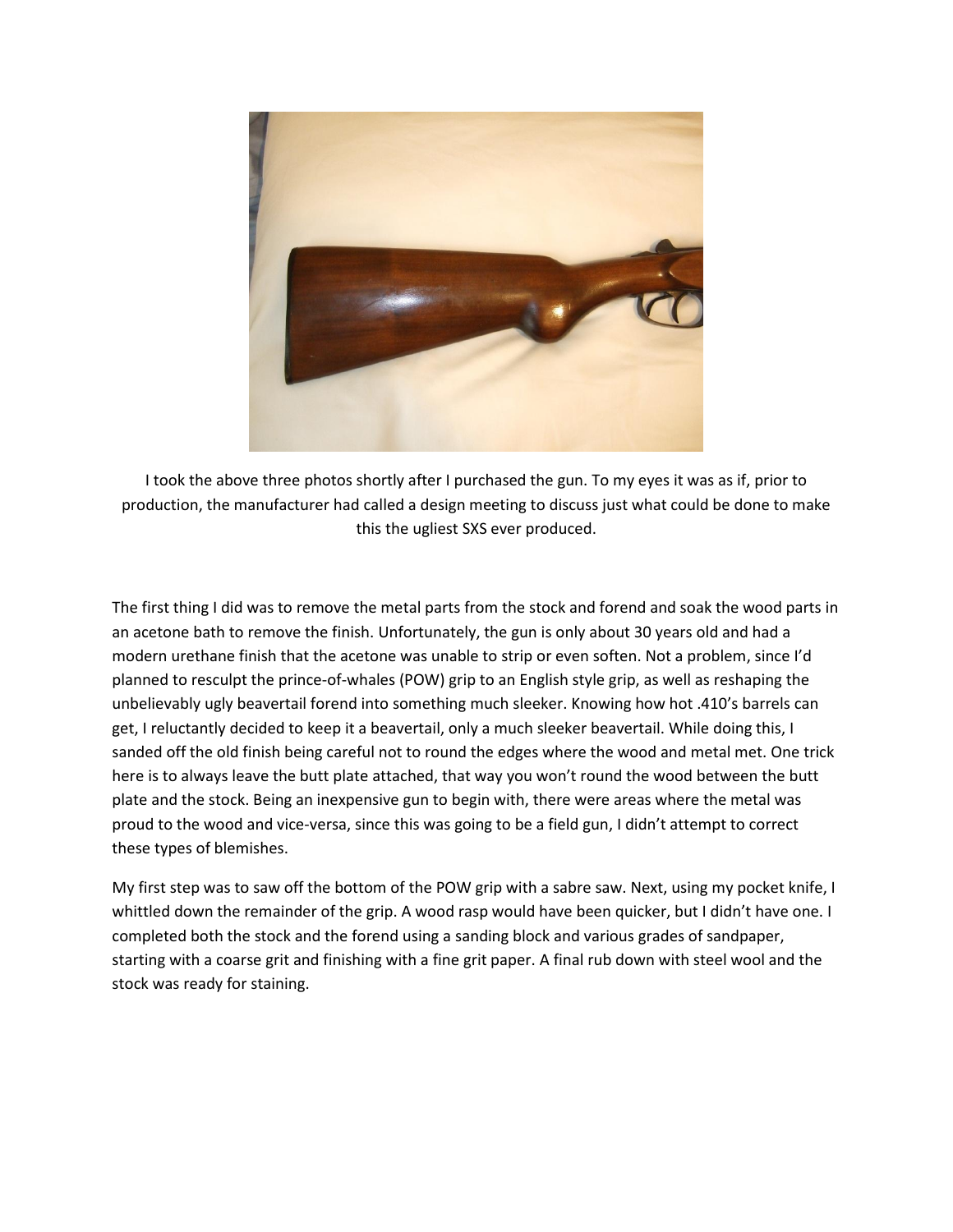

Tools used to resculpt the stock



The stock right after I cut off the POW grip and carved off some of the excess wood.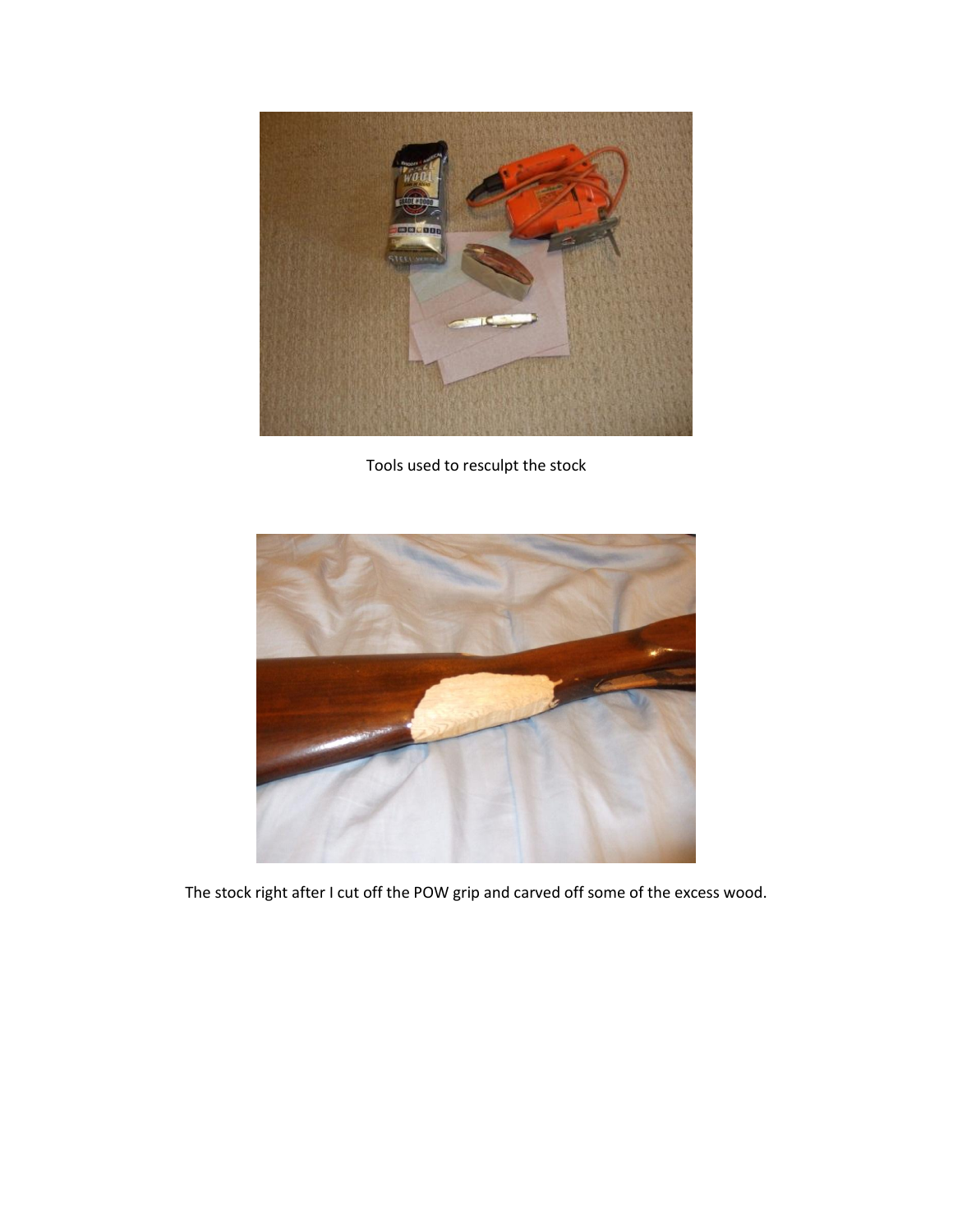

The stock after sanding with the first coat of stain applied.



Here's the beavertail forend after resculpting and staining. I've slimmed it and tapered the nose.

The wood used in making the stock, while hard, tough, and durable is not walnut. I'd been posting my restoration progress on another board, at the suggestion of an experienced member, I stained the stock and forend using Minwax, Mahogany Red #225. After the initial staining, I gave it further character by using several applications of linseed oil stained with alkanet root to give the finish a pleasing red tint. I followed up with multiple coats of Tru-Oil, rubbing it down with 0000 steel wool between coats, and a final rubdown with 0000 steel wool to soften the glossy finish.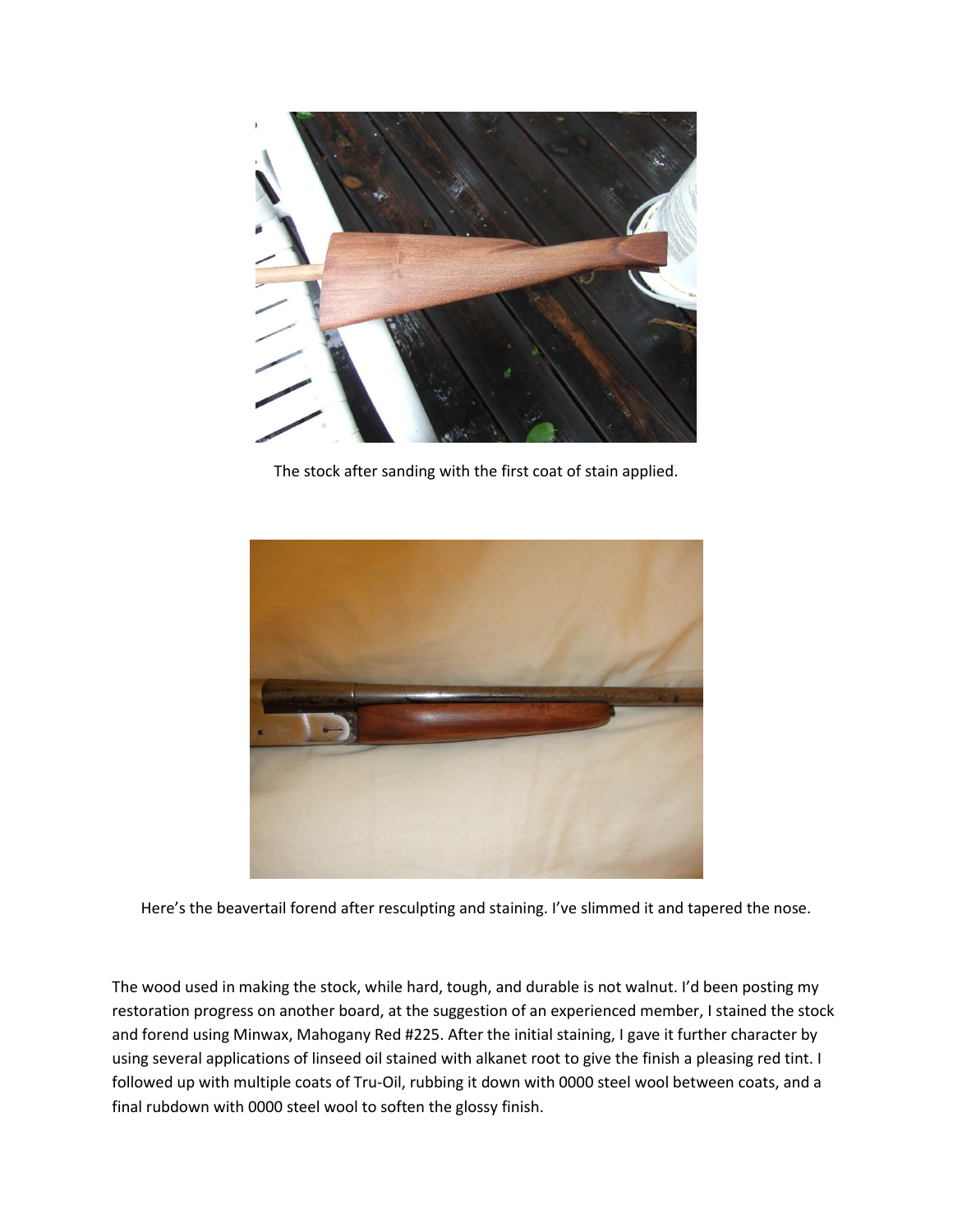I polished the barrels down and a friend showed me how to reblacken (rust blue) them. The guns frame currently has a coin finish. While not my favorite finish, I don't like hot-blued (funeral gun) frames, so I've decided to leave it as is for the time being.



Barrels "in the white" prepped for blackening.